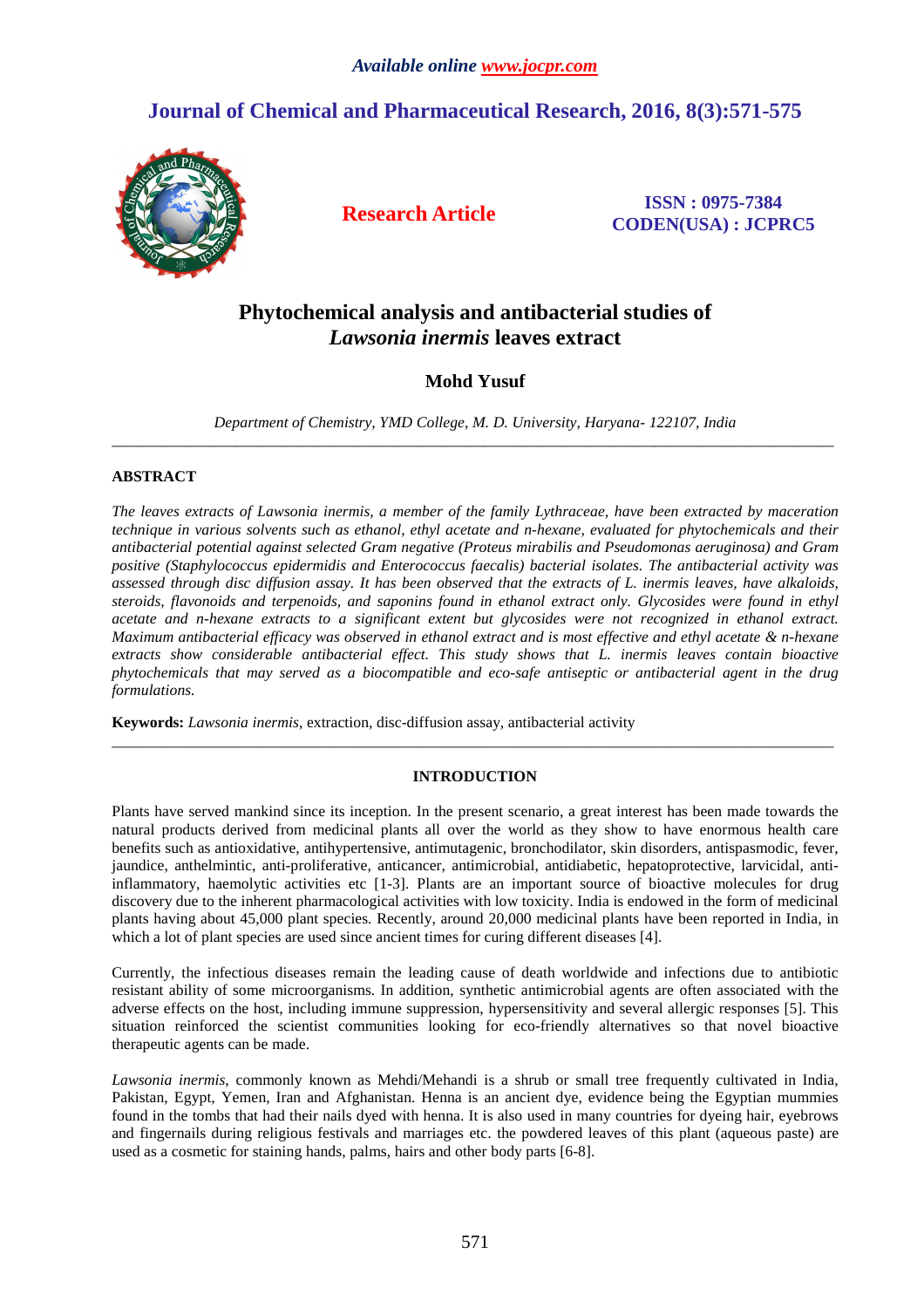

\_\_\_\_\_\_\_\_\_\_\_\_\_\_\_\_\_\_\_\_\_\_\_\_\_\_\_\_\_\_\_\_\_\_\_\_\_\_\_\_\_\_\_\_\_\_\_\_\_\_\_\_\_\_\_\_\_\_\_\_\_\_\_\_\_\_\_\_\_\_\_\_\_\_\_\_\_\_

The present paper discusses the comparative suitability of antibacterial potential of *L. inermis* leaves extract as a cleaner alternative to the toxic and unsafe antibacterial agents that is a need for the society of eco-preservation and environmental safety to make a greener world.

## **EXPERIMENTAL SECTION**

#### *Strains and media*

Four bacterial strains were selected due to their popularity and suitability. The pure cultures of organisms, *Proteus mirabilis* and *Pseudomonas aeruginosa* (Gram negative) and *Staphylococcus epidermidis* and *Enterococcus faecalis* (Gram positive) were sub-cultured in McConky agar (HiMedia, India) nutrient broth. They were inoculated, separately, into nutrient broth and kept at 37°C for 24 hours. Then, they were kept at 4°C until further use.

#### *Chemicals and reagents*

All the chemicals and reagents in this study were of Laboratory grade and used without further purification.

#### *Plant sample collection and preparation of extracts*

Fresh and healthy leaves of *L. inermis* were collected from college garden, Nuh, Haryana. Thereafter the leaves were air-dried in shade at room temperature for 4 weeks and ground with an electric grinder to obtain fine powder. The powdered leaves were stored in a sealed bottle at room temperature.

100 g of powdered sample was transferred into round bottom flask (capacity 1000 mL) fixed with a magnetic stirrer and 750 mL solvents were (Ethanol, Ethyl acetate and *n*-Hexane) added for 72 h. The plant extract was then collected and filtered through Whatman No.1 filter paper. The filtrates were concentrated *in vacuo* using a rotary evaporator at 45 °C followed by dried in a desicator and crude extracts stored in refrigerator for use.

#### *Phytochemical analysis*

The stock solution was prepared from each of the crude extracts (ethanol, ethyl acetate and *n*-hexane). The obtained stock solutions were subjected to phytochemical analysis based on standard methods described [10-12].

#### *Test for alkaloids*

15 mg of each extract was separately stirred with 6 mL 1% dil. HCl on a water bath for 5 min and filtered. These filtrates were divided into three equal parts.

(a) *Dragendorff's test*: To one portion of the filtrate, Dragendorff's reagent (Potassium bismuth iodide solution) (1 mL) was added; an orange red precipitate shows the presence of alkaloids.

(b) *Mayer's test*: To one portion of filtrate, Mayer's reagent (Potassium mercuric iodide solution) (1 mL) was added. Formation of cream coloured precipitate gives an indication of the presence of alkaloids.

(c) *Wagner's test*: Potassium iodide (2 g) and iodine (1.27 g) were dissolved in distilled water and the solution was diluted to 100 mL with distilled water. Few drops of this solution were added to the filtrate; a brown coloured precipitate indicates the presence of alkaloids.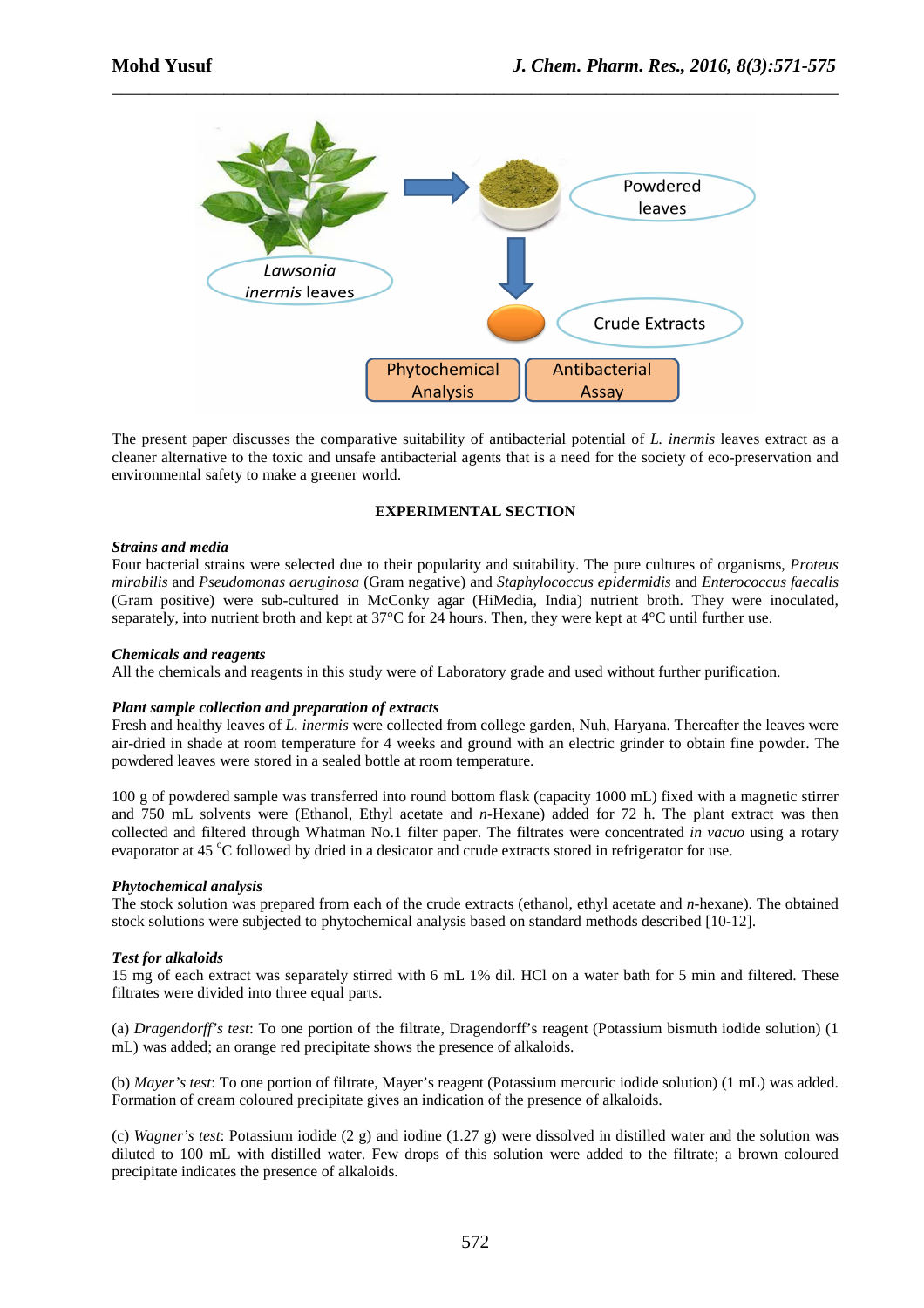# *Test for steroids*

The crude extracts (0.1 gm) were dissolved in chloroform (10 ml) and added concentrated sulphuric acid (1 ml) into the test tube by wall side. The colour of the upper layer turned red and the sulphuric acid layer showed yellow with green fluorescence. This indicated the presence of steroids.

\_\_\_\_\_\_\_\_\_\_\_\_\_\_\_\_\_\_\_\_\_\_\_\_\_\_\_\_\_\_\_\_\_\_\_\_\_\_\_\_\_\_\_\_\_\_\_\_\_\_\_\_\_\_\_\_\_\_\_\_\_\_\_\_\_\_\_\_\_\_\_\_\_\_\_\_\_\_

## *Test for flavonoids*

A few drops of dil. sodium hydroxide solution were added to the stock solution of crude extracts (0.5 ml). An intense yellow colour appeared in the plant crude extract, which became colourless upon the addition of a few drops of dil.  $H_2SO_4$  acid. This shows the presence of flavonoids.

#### *Test for terpenoids*

(a) *Salkowski test*: The crude extract (about 100 mg) was separately shaken with chloroform (2 mL) followed by the addition of concentrated H<sub>2</sub>SO<sub>4</sub> (2 mL) along the side of the test tube, a reddish brown colouration of the interface indicates the presence of terpenoids.

(b) *Liebermann-Burchard test*: Each extract (100 mg) was shaken with chloroform in a test tube; few drops of acetic anhydride was added to the test tube and boiled in a water bath and rapidly cooled in iced water. Concentrated H2SO4 (2 mL) was added along the side of the test tube. Formation of a brown ring at the junction of two layers and turning the upper layer to green shows the presence of steroids while formation of deep red colour indicates the presence of triterpenoids.

## *Test for tannins*

Extract (100 mg each) was separately stirred with distilled water (5 mL) and then filtered. A few drops of 5% ferric chloride solution then added. Black or blue-green colouration or precipitate was taken as positive result for the presence of tannins.

## *Test for Saponins*

The stock solution from each crude extract (50 mg) was dissolved in distilled water (10 ml) and then the test tube was shaken by hand for 15 min. The formation of a foam layer on the top of the test tube showed the presence of saponins.

#### *Tests for glycosides*

(a) *Anthraquinone glycoside (Borntrager's test)*: To the extract solution  $(1 \text{ mL})$ , 5%  $H_2SO_4$  (1 mL) was added. The mixture was boiled in a water bath and then filtered. Filtrate was then shaken with equal volume of chloroform and kept to stand for 5 min. Then lower layer of chloroform was shaken with half of its volume with dilute ammonia. The formation of rose pink to red colour of the ammonia layer gives indication of anthraquinone glycosides.

(b) *Cardiac glycoside (Keller-Killiani test)*: Extract (1 mL) was shaken with distilled water (5 mL). To this, glacial acetic acid (2 mL) containing a few drops of ferric chloride was added, followed by  $H_2SO_4$  (1 mL) along the side of the test tube. The formation of brown ring at the interface gives positive result for cardiac glycoside.

#### **Antibacterial activity assay**

Antibacterial assessment was carried out by means of disc diffusion assay method [13,14]. Negative controls were prepared by using the same solvents employed to dissolve the samples. Inhibition zones were measured and compared with Ceftriaxone as standard reference antibacterial agent. Whatman No. 1 sterile filter paper discs (4 mm in diameter) were impregnated with extracts and placed on the inoculated agar. All the plates were incubated at 37  $^{\circ}$ C for 24 h.

The diameter of zone of inhibition was recorded in mm after 48 h, clear zone of inhibition was measured and compared with that of control. The experiment was performed for both the Gram (–ve) & Gram (+ve) bacterial strains.

Index of sensitivity is defined as: Zone diameter (mm)/concentration ( $\mu g/mL$ ) = clearing (mm/ $\mu g$ )

Evaluation of antibacterial activity was measured as the diameter of the zones of inhibition against the tested microbes. Each method in this experiment was replicated three times. Values were shown in terms of Mean  $\pm$  SD error of all three respective categories.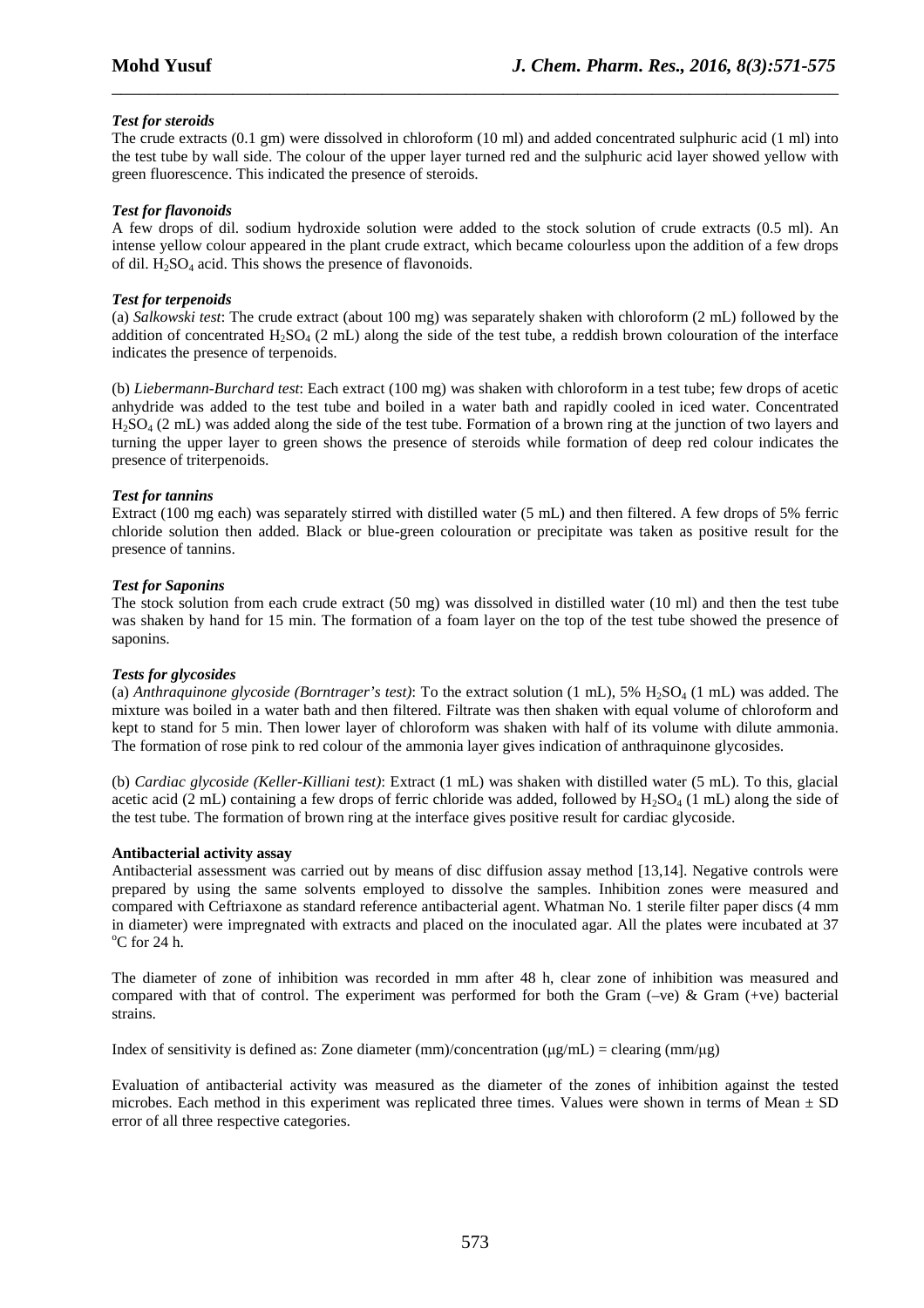#### **RESULTS AND DISCUSSION**

\_\_\_\_\_\_\_\_\_\_\_\_\_\_\_\_\_\_\_\_\_\_\_\_\_\_\_\_\_\_\_\_\_\_\_\_\_\_\_\_\_\_\_\_\_\_\_\_\_\_\_\_\_\_\_\_\_\_\_\_\_\_\_\_\_\_\_\_\_\_\_\_\_\_\_\_\_\_

#### **Phytochemical analysis**

The leaves extracts (ethanol, ethyl acetate and *n*-hexane) of *L. inermis* have been analyzed for phytochemical contents. From the Table 1 it can be observed that the extracts of *L. inermis* leaves contain phytochemicals namely alkaloids, steroids, flavonoids and terpenoids. Therefore, saponins also found in ethanol extract while ethyl acetate and *n*-hexane extracts do not show saponins. Glycosides were found in ethyl acetate and *n*-hexane extracts to a significant extent but glycosides were not recognized in ethanol extract.

**Table 1: Phytochemical analysis of** *L. inermis* **leaves** 

| Phytochemicals           | Ethanol extract | Ethyl acetate extract $n$ -Hexane extract |                |
|--------------------------|-----------------|-------------------------------------------|----------------|
| Alkaloids                |                 |                                           |                |
| Dragendorff's test       | $^{+}$          | $^{+}$                                    | $^{+}$         |
| Mayer's test             | $^{+}$          | $^{+}$                                    | $^{+}$         |
| Wagner's test            | $^{+}$          | $+$                                       | $^{+}$         |
| <b>Steroids</b>          |                 | $^{+}$                                    | $\overline{+}$ |
| Flavonoids               | $^{+}$          | $+$                                       | $^{+}$         |
| Terpenoids               | $^{+}$          | $+$                                       |                |
| Salkowski test           | $^{+}$          | $^{+}$                                    | $^{+}$         |
| Liebermann-Burchard test | $^{+}$          | $+$                                       | $^{+}$         |
| <b>Tannins</b>           |                 |                                           |                |
| Saponins                 | $^{+}$          |                                           |                |
| Glycosides               |                 |                                           |                |
| Borntrager's test        |                 |                                           |                |
| Keller-Killiani test     |                 | $\overline{+}$                            | $\, +$         |

*+ = presence and - = absence*

#### **Antibacterial activity**

In the present study different extracts of *L. inermis* leaves were evaluated for their antibacterial potential against Gram negative and Gram positive bacterial strains using different solvents *viz.* ethanol, ethyl acetate and *n*-hexane. Table 2 represents the zone of inhibition of various extracts with ceftriaxone as a standard reference. From the Table 2 it can be seen that ethanol extract of *L. inermis* leaves is most effective and ethyl acetate & n-hexane extracts show considerable antibacterial effect. The infections caused by *P. aeruginosa* observed multi-drug resistance bacterial species and difficult to treat with conventional antibiotics [15,16]. *Pseudomonas aeruginosa* showed much resistance effect in all cases (extract as well as ceftriaxone). All extracts have remarked antibacterial activity against *Enterococcus faecalis* possessing maximum zone of inhibition. As the leaves extracts exhibited pronounced activity comparable with standard antibacterial agent (ceftriaxone) towards tested microbial isolates, it can be used as an eco-safe, biodegradable alternative in prevention and treatment of bacterial infections.

The variation of the susceptibility of microorganisms towards the *L. inermis* leaves extract could be attributed to the presence of bio-active phytochemicals and their intrinsic properties that are related to the permeability to the cell surface of micro-organisms [13]. Due to the emergence of the antibiotic resistant pathogens, medicinal plants have found the better platform and could be excellent alternates to combat the spread of multi drug resistant microorganisms [2-5]. Thus, the results from the present study are quite convenient, and *L. inermis* leaves extract would be taking into consideration to the interesting promise of designing a potentially active antibacterial synergized agent of plant origin.

| Micro-organisms tested     | Zone of inhibition $(1000 \mu g/mL)$ |                       |                          | Ceftriaxone       |
|----------------------------|--------------------------------------|-----------------------|--------------------------|-------------------|
|                            | Ethanol extract                      | Ethyl acetate extract | <i>n</i> -Hexane extract | $(1000 \mu g/mL)$ |
| Proteus mirabilis          | 17.21                                | 16.94                 | 14.48                    | 19.23             |
| Pseudomonas aeruginosa     | 16.18                                | 14.97                 | 14.23                    | 16.91             |
| Staphylococcus epidermidis | 19.62                                | 18.29                 | 19.25                    | 21.18             |
| Enterococcus faecalis      | 22.13                                | 21.96                 | 20.89                    | 28.89             |

*Zone of inhibitions were expressed as mean±SD error (0.5) of three replicates.* 

#### **CONCLUSION**

From the present study it was noticed that *L. inermis* leaves have good antibacterial potential against for both Gram native as well as Gram positive bacterial strains. The antibacterial activity of leaves extract of *L. inermis* was found to be quite satisfactory comparable with the standard antibiotics screened under similar conditions. So, it can be recommended as a green alternative to the synthetic antibacterial agents after clinical trials. Due to the